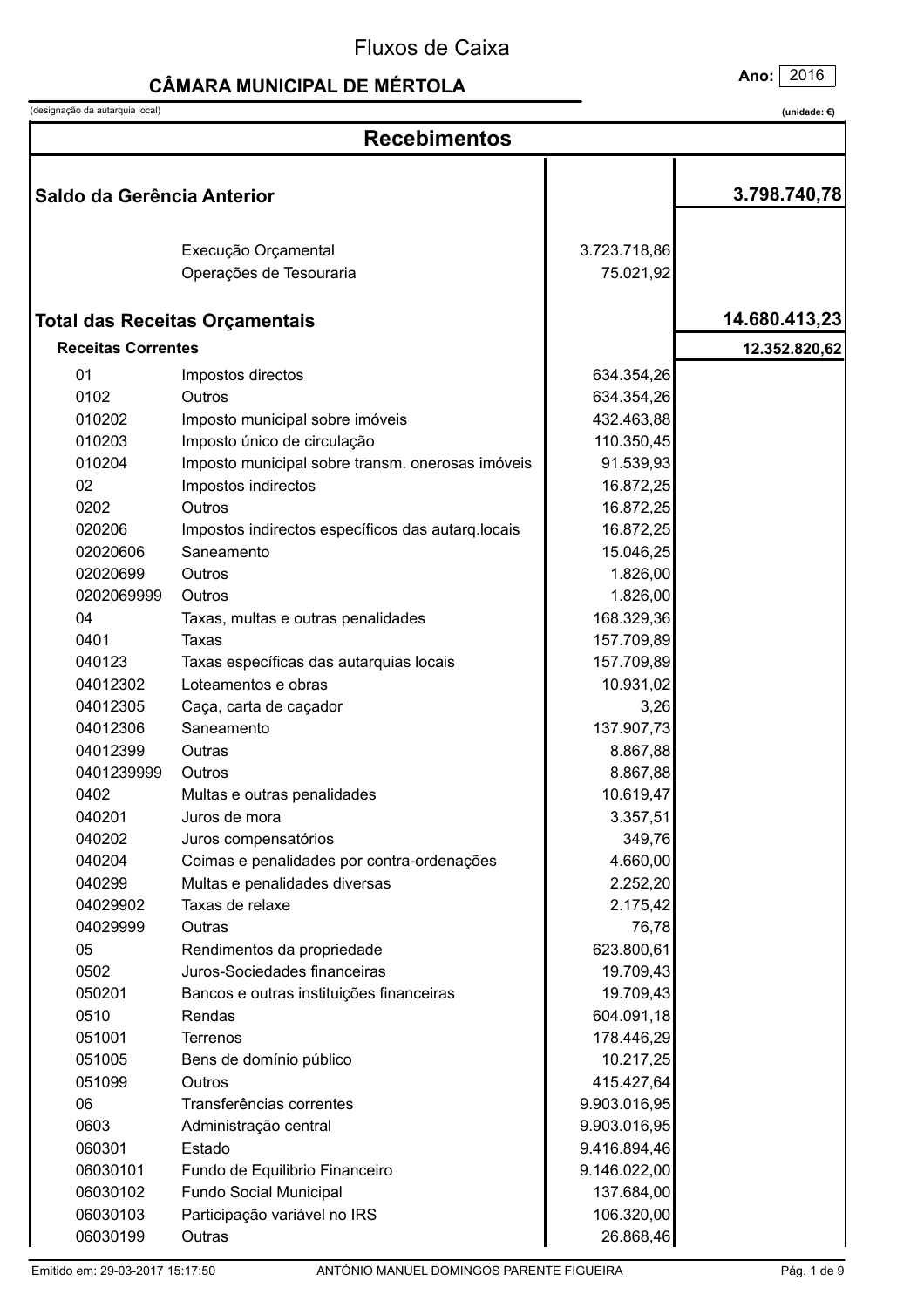#### **CÂMARA MUNICIPAL DE MÉRTOLA**

Ano: 2016

(designação da autarquia local)

|                           | <b>Recebimentos</b>                                |            |               |  |
|---------------------------|----------------------------------------------------|------------|---------------|--|
|                           |                                                    |            |               |  |
|                           | <b>Total das Receitas Orçamentais</b>              |            | 14.680.413,23 |  |
| <b>Receitas Correntes</b> |                                                    |            | 12.352.820,62 |  |
| 0603019907                | ISSS-Comissão de Protecção de Crianças e Jovens    | 12.931,32  |               |  |
| 0603019913                | <b>DGAL - Gabinetes Técnicos Florestais</b>        | 13.937,14  |               |  |
| 060306                    | Estado-Particip.comunit.projectos co-financiados   | 297.063,77 |               |  |
| 06030601                  | <b>FEDER</b>                                       | 290.477,11 |               |  |
| 0603060118                | PORAlentejo-Bonificação juros empr.S.miguel,S.joão | 26.319,01  |               |  |
| 0603060122                | <b>BG Desporto</b>                                 | 71,30      |               |  |
| 0603060125                | INAlentejo - Rede Intermunicipal (CAL)             | 2.431,91   |               |  |
| 0603060128                | INAlentejo Modernização Administrativa             | 3.981,08   |               |  |
| 0603060129                | INAlentejo Rede Urbana de Património               | 17.293,99  |               |  |
| 0603060130                | INAlentejo - Festival Islâmico                     | 13.493,39  |               |  |
| 0603060131                | POCTEP - TAG                                       | 8.612,82   |               |  |
| 0603060133                | INALentejo - Revisão do PMEPC                      | 5.103, 18  |               |  |
| 0603060135                | INAlentejo - Valorização Património Cultural       | 128.550,26 |               |  |
| 0603060139                | PORAlentejo - Estudos Revisão PDM                  | 14.384,20  |               |  |
| 0603060140                | POSEUR - Geração BIO                               | 70.235,97  |               |  |
| 06030603                  | <b>FSE</b>                                         | 6.586,66   |               |  |
| 0603060305                | PO ISE - PEPAL 2016                                | 6.586,66   |               |  |
| 060307                    | Serviços e fundos autónomos                        | 189.058,72 |               |  |
| 06030701                  | <b>IEFP</b>                                        | 29.277,77  |               |  |
| 0603070103                | Contrato Emprego Inserção +                        | 18.320,86  |               |  |
| 0603070104                | Gabinete de Inserção Profissional                  | 10.956,91  |               |  |
| 06030703                  | <b>DREA</b>                                        | 142.070,95 |               |  |
| 0603070301                | Acordo de colaboração para a educação pré-escolar  | 115.008,54 |               |  |
| 0603070302                | Contrato-programa - activid.complemento curricular | 17.513,95  |               |  |
| 0603070305                | Apoio às refeições                                 | 9.548,46   |               |  |
| 06030707                  | IMT - Instituto da Mobioldiade e dos Transportes   | 17.710,00  |               |  |
| 0603070701                | Implementação do RJSPTP                            | 17.710,00  |               |  |
| 07                        | Venda de bens e serviços correntes                 | 758.756,28 |               |  |
| 0701                      | Venda de bens                                      | 255.400,51 |               |  |
| 070105                    | Bens inutilizados                                  | 1.817,94   |               |  |
| 070108                    | Mercadorias                                        | 8.387,48   |               |  |
| 070111                    | Produtos acabados e intermédios                    | 245.195,09 |               |  |
| 0702                      | Serviços                                           | 455.785,34 |               |  |
| 070208                    | Serv.sociais, recreativos, culturais e de desporto | 79.867,64  |               |  |
| 07020802                  | Serviços recreativos                               | 17.750,44  |               |  |
| 07020803                  | Serviços culturais                                 | 30.252,00  |               |  |
| 07020804                  | Serviços desportivos                               | 31.865,20  |               |  |
| 070209                    | Serviços específicos das autarquias                | 349.427,63 |               |  |
| 07020901                  | Ramais de saneamento                               | 9.406,00   |               |  |
| 07020902                  | Resíduos sólidos                                   | 259.714,32 |               |  |
| 07020903                  | Transportes colectivos de pessoas e mercadorias    | 33.534,84  |               |  |
| 07020904                  | Trabalhos por conta de particulares                | 7.359,06   |               |  |
| 07020905                  | Cemitérios                                         | 8.740,68   |               |  |
| 07020906                  | Mercados e feiras                                  | 12.044,10  |               |  |
| 07020907                  | Parques de estacionamento                          | 8.716,40   |               |  |
| 07020999                  | Outros                                             | 9.912,23   |               |  |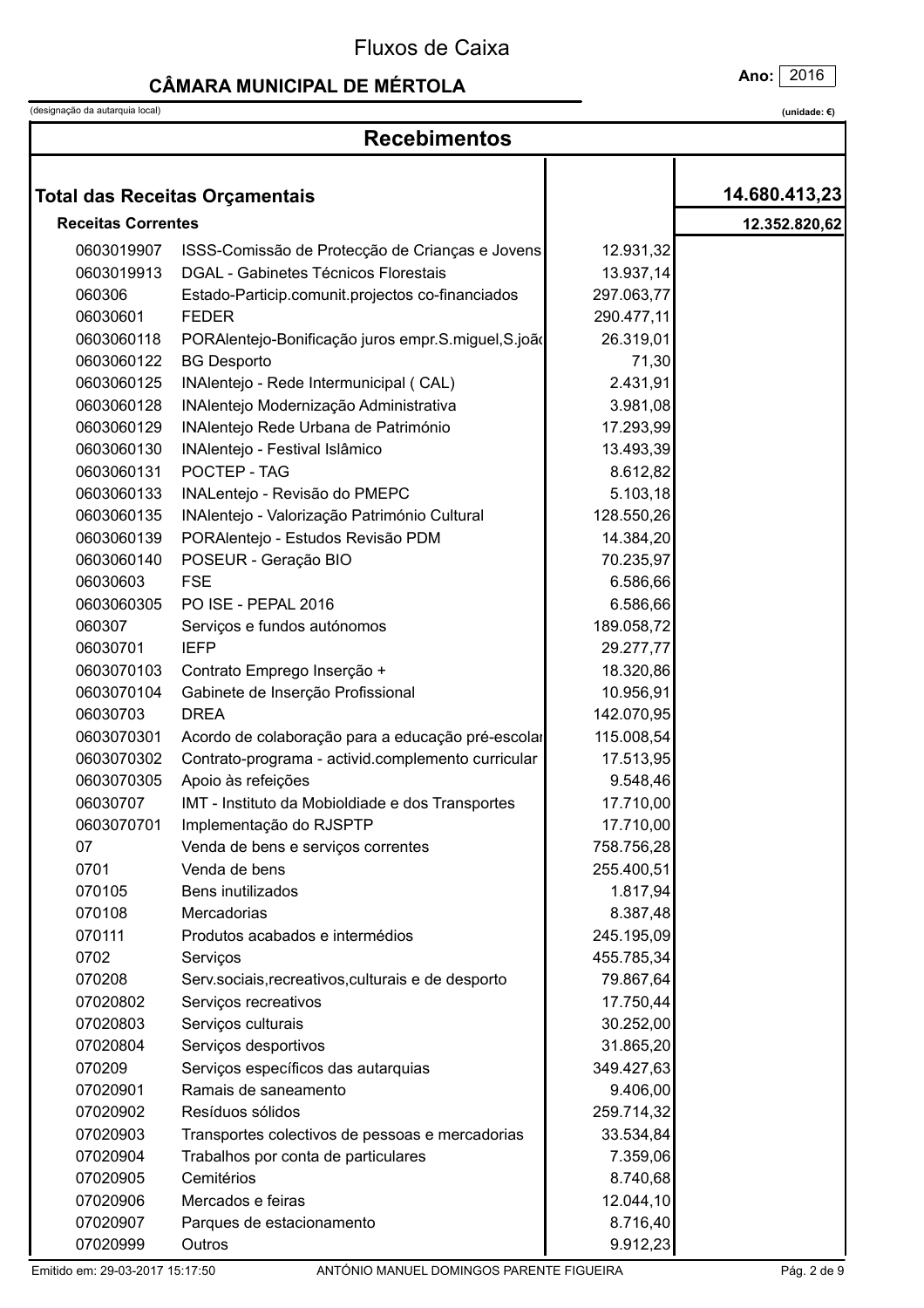# **CÂMARA MUNICIPAL DE MÉRTOLA**

(designação da autarquia local)

| (unidade: €) |  |
|--------------|--|
|              |  |

| <b>Recebimentos</b>       |                                                    |              |               |
|---------------------------|----------------------------------------------------|--------------|---------------|
|                           |                                                    |              |               |
|                           | <b>Total das Receitas Orçamentais</b>              |              | 14.680.413,23 |
| <b>Receitas Correntes</b> |                                                    |              | 12.352.820,62 |
| 070299                    | Outros                                             | 26.490,07    |               |
| 07029999                  | Outros                                             | 26.490,07    |               |
| 0703                      | Rendas                                             | 47.570,43    |               |
| 070301                    | Habitações                                         | 28.078,98    |               |
| 070302                    | Edifícios                                          | 9.581,52     |               |
| 070399                    | Outras                                             | 9.909,93     |               |
| 08                        | Outras receitas correntes                          | 247.690,91   |               |
| 0801                      | Outras                                             | 247.690,91   |               |
| 080199                    | Outras                                             | 247.690,91   |               |
| 08019903                  | IVA reembolsado                                    | 109.153,42   |               |
| 08019905                  | Tarifa de disponibilidade                          | 93.358,30    |               |
| 08019999                  | <b>Diversas</b>                                    | 45.179,19    |               |
| <b>Receitas Capital</b>   |                                                    |              | 2.323.487,90  |
| 09                        | Venda de bens de investimento                      | 99.284,30    |               |
| 0901                      | Terrenos                                           | 409,50       |               |
| 090110                    | Famílias                                           | 409,50       |               |
| 0902                      | Habitações                                         | 82.934,00    |               |
| 090209                    | Instituições sem fins lucrativos                   | 1.900,00     |               |
| 090210                    | Famílias                                           | 81.034,00    |               |
| 0904                      | Outros bens de investimento                        | 15.940,80    |               |
| 090401                    | Sociedades e quase-sociedades não financeiras      | 15.940,80    |               |
| 09040102                  | Maquinaria e equipamento                           | 15.940,80    |               |
| 10                        | Transferências de capital                          | 2.222.903,60 |               |
| 1003                      | Administração central                              | 2.222.903,60 |               |
| 100301                    | Estado                                             | 1.016.225,00 |               |
| 10030101                  | Fundo de Equilibrio Financeiro                     | 1.016.225,00 |               |
| 100307                    | Estado-Particip.comunitária project.co-financiados | 1.206.678,60 |               |
| 10030701                  | <b>FEDER</b>                                       | 1.206.678,60 |               |
| 1003070155                | POCTEP - Andalbágua                                | 3.710,87     |               |
| 1003070163                | <b>BG Desporto</b>                                 | 3.678,08     |               |
| 1003070164                | <b>POCTEP Guaditer</b>                             | 47.698,89    |               |
| 1003070165                | INAlentejo-Repavimentação de EM e CM               | 7.635,79     |               |
| 1003070167                | INAlentejo Pavimentação de Arruamentos Corte Sino  | 24.614,91    |               |
| 1003070168                | INAlentejo - Ampliação da Biblioteca               | 27.171,15    |               |
| 1003070169                | INAlentejo Modernização Administrativa             | 7.052,22     |               |
| 1003070170                | INAlentejo Parque Desportivo e de Lazer            | 60.993,36    |               |
| 1003070173                | POCTEP - TAG                                       | 7.171,70     |               |
| 1003070174                | POVT - Saneamentos Básicos                         | 34.561,94    |               |
| 1003070176                | INAlentejo - Rede Urbana de Património             | 45.549,60    |               |
| 1003070181                | POPCTEP G+A Guadiana Más Acessible                 | 114.073,91   |               |
| 1003070185                | INAlentejo - UMMS                                  | 3.111, 12    |               |
| 1003070187                | INALentejo - Pavimentação arruamentos Corte Velha  | 10.625,00    |               |
| 1003070189                | INAlentejo - Valorização Património Cultural       | 117.585,96   |               |
| 1003070190                | SAMA- Integração Balcão Único                      | 92.152,13    |               |
| 1003070191                | INAlentejo Pavimentação de Arruamentos em Corvo    | 201.875,00   |               |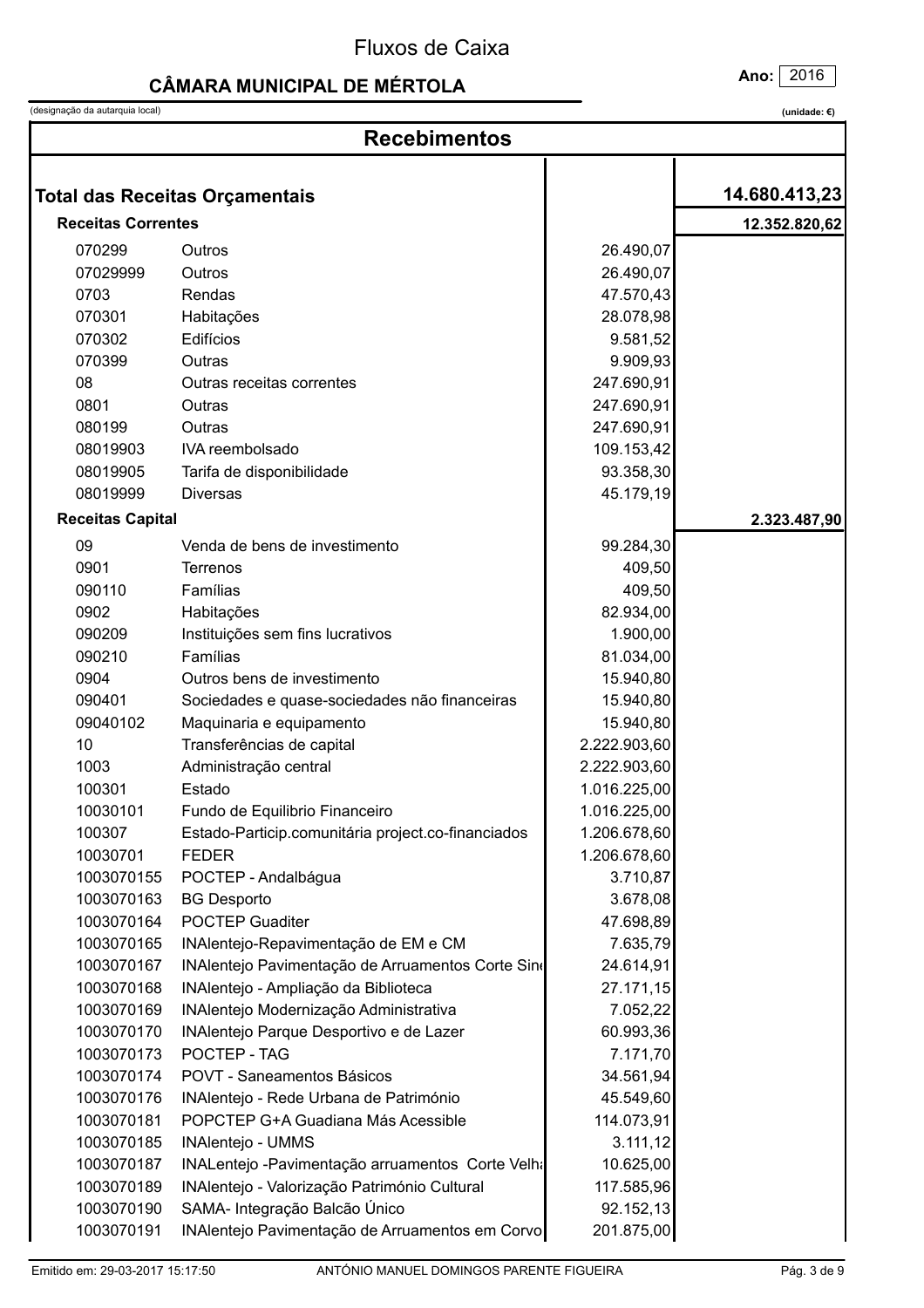# **CÂMARA MUNICIPAL DE MÉRTOLA**

(designação da autarquia local)

Ano: 2016

| <b>Recebimentos</b>                |                                                                                                                            |                                                |               |
|------------------------------------|----------------------------------------------------------------------------------------------------------------------------|------------------------------------------------|---------------|
|                                    | <b>Total das Receitas Orçamentais</b>                                                                                      |                                                | 14.680.413,23 |
| <b>Receitas Capital</b>            |                                                                                                                            |                                                | 2.323.487,90  |
| 1003070193<br>11<br>1106<br>110610 | POVT - Saneamento e Paviment, Martinhanes<br>Activos financeiros<br>Empréstimos a médio e longo prazos<br>Famílias         | 397.416,97<br>1.300,00<br>1.300,00<br>1.300,00 |               |
| <b>Receitas Outras</b>             |                                                                                                                            |                                                | 4.104,71      |
| 15<br>1501<br>150101               | Reposições não abatidas nos pagamentos<br>Reposições não abatidas nos pagamentos<br>Reposições não abatidas nos pagamentos | 4.104,71<br>4.104,71<br>4.104,71               |               |
| Operações de Tesouraria            |                                                                                                                            |                                                | 910.007,57    |
|                                    | Total                                                                                                                      |                                                | 19.389.161,58 |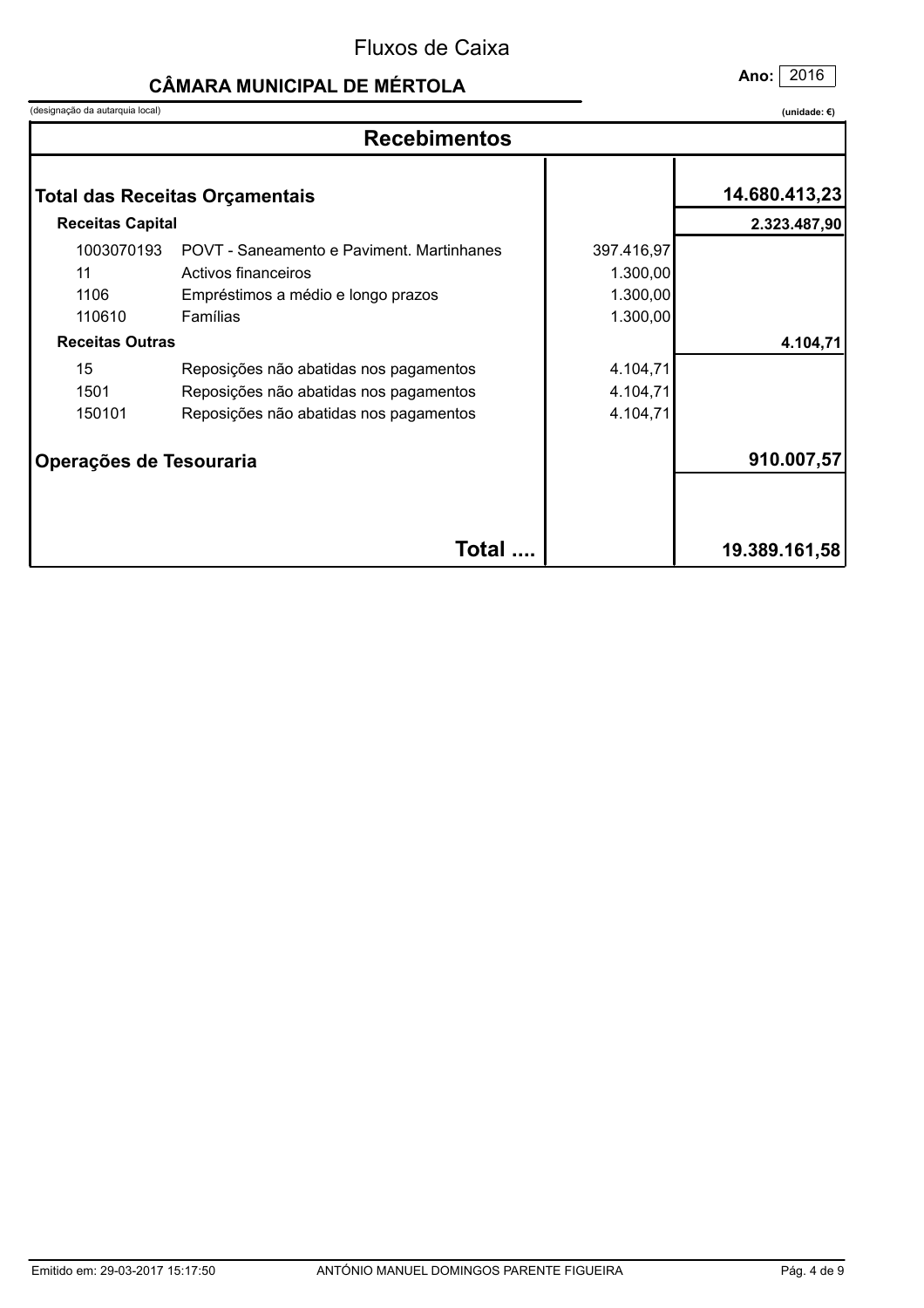## **CÂMARA MUNICIPAL DE MÉRTOLA**

(designação da autarquia local)

|         | (designação da autarquia local) |                                                   |              | (unidade: $\epsilon$ ) |
|---------|---------------------------------|---------------------------------------------------|--------------|------------------------|
|         | <b>Pagamentos</b>               |                                                   |              |                        |
|         |                                 |                                                   |              |                        |
|         |                                 | <b>Total das Despesas Orçamentais</b>             |              | 13.127.916,83          |
|         | <b>Despesas Correntes</b>       |                                                   |              | 6.836,59               |
| 0101 01 |                                 | Despesas com o pessoal                            | 6.836,59     |                        |
|         | 0101 0102                       | Abonos variáveis ou eventuais                     | 6.836,59     |                        |
|         | 0101 010204                     | Ajudas de custo                                   | 730,54       |                        |
|         | 0101 010213                     | Outros suplementos e prémios                      | 6.106,05     |                        |
|         | 0101 01021302                   | Outros                                            | 6.106,05     |                        |
|         | <b>Despesas Correntes</b>       |                                                   |              | 9.102.746,92           |
| 0102 01 |                                 | Despesas com o pessoal                            | 4.635.449,67 |                        |
|         | 0102 0101                       | Remunerações certas e permanentes                 | 3.466.229,05 |                        |
|         | 0102 010101                     | Titulares órgãos soberania e memb. órgãos autárq. | 103.114,18   |                        |
|         | 0102 010104                     | Pessoal quadros-Regime contrato individ. trabalho | 2.481.390,72 |                        |
|         | 0102 01010401                   | Pessoal em funções                                | 2.457.903,83 |                        |
|         | 0102 01010404                   | Recrutamento de pessoal para novos postos de trab | 23.486,89    |                        |
|         | 0102 010109                     | Pessoal em qualquer outra situação                | 99.070,24    |                        |
|         | 0102 010111                     | Representação                                     | 27.293,10    |                        |
|         | 0102 010113                     | Subsidio de refeição                              | 251.714,75   |                        |
|         | 0102 010114                     | Subsídio de férias e de Natal                     | 448.969,49   |                        |
|         | 0102 010115                     | Remunerações por doença e maternidade/paternida   | 54.676,57    |                        |
|         | 0102 0102                       | Abonos variáveis ou eventuais                     | 175.603,68   |                        |
|         | 0102 010202                     | Horas extraordinárias                             | 131.173,92   |                        |
|         | 0102 010204                     | Ajudas de custo                                   | 33.574,18    |                        |
|         | 0102 010205                     | Abono para falhas                                 | 6.782,95     |                        |
|         | 0102 010213                     | Outros suplementos e prémios                      | 4.072,63     |                        |
|         | 0102 01021302                   | Outros                                            | 4.072,63     |                        |
|         | 0102 0103                       | Segurança social                                  | 993.616,94   |                        |
|         | 0102 010301                     | Encargos com a saúde                              | 109.389,02   |                        |
|         | 0102 010302                     | Outros encargos com a saúde                       | 41.297,67    |                        |
|         | 0102 010303                     | Subsídio familiar a criança e jovens              | 18.162,76    |                        |
|         | 0102 010304                     | Outras prestações familiares                      | 1.122,32     |                        |
|         | 0102 010305                     | Contribuições para a segurança social             | 800.804,09   |                        |
|         | 0102 01030502                   | Segurança social dos funcionários públicos        | 800.804,09   |                        |
|         | 0102 0103050201                 | Caixa Geral de Aposentações                       | 550.992,60   |                        |
|         | 0102 0103050202                 | Regime Geral                                      | 249.811,49   |                        |
|         | 0102 010309                     | Seguros                                           | 22.841,08    |                        |
|         | 0102 01030901                   | Seguros acidentes trabalho doenças profissionais  | 22.841,08    |                        |
| 0102 02 |                                 | Aquisição de bens e serviços                      | 3.437.298,18 |                        |
|         | 0102 0201                       | Aquisição de bens                                 | 963.879,15   |                        |
|         | 0102 020102                     | Combustíveis e lubrificantes                      | 359.246,00   |                        |
|         | 0102 02010201                   | Gasolina                                          | 3.413,47     |                        |
|         | 0102 02010202                   | Gasóleo                                           | 324.127,10   |                        |
|         | 0102 02010299                   | Outros                                            | 31.705,43    |                        |
|         | 0102 020104                     | Limpeza e higiene                                 | 26.701,50    |                        |
|         | 0102 020105                     | Alimentação-Refeições confeccionadas              | 52.451,86    |                        |
|         | 0102 020106                     | Alimentação-Géneros para confeccionar             | 1.204,63     |                        |
|         | 0102 020107                     | Vestuário e artigos pessoais                      | 20.968,87    |                        |
|         | 0102 020108                     | Material de escritório                            | 12.882,82    |                        |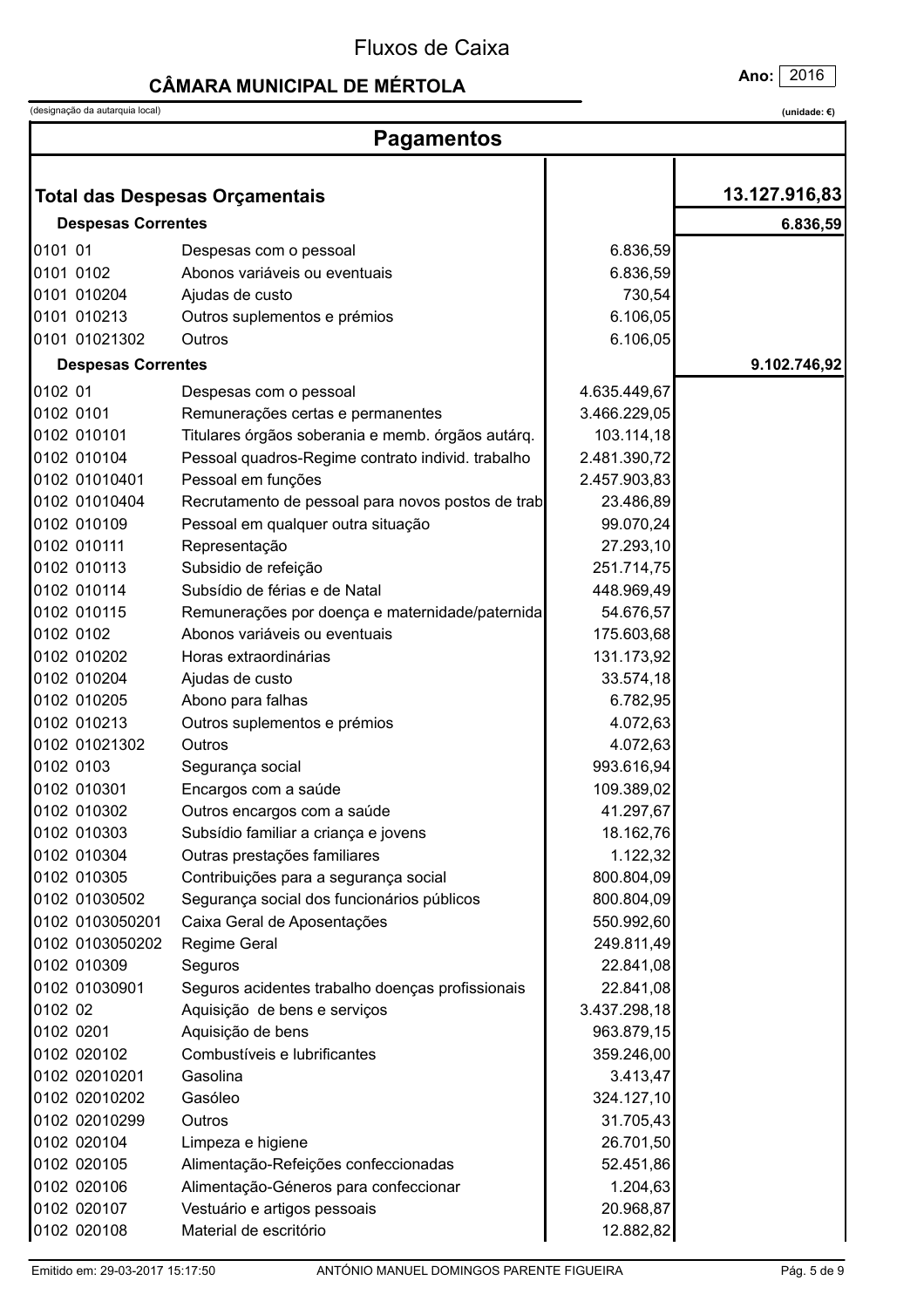## **CÂMARA MUNICIPAL DE MÉRTOLA**

(designação da autarquia local)

(unidade:  $\epsilon$ )

Ano: 2016

| <b>Pagamentos</b>         |                                               |              |               |
|---------------------------|-----------------------------------------------|--------------|---------------|
|                           |                                               |              | 13.127.916,83 |
|                           | <b>Total das Despesas Orçamentais</b>         |              |               |
| <b>Despesas Correntes</b> |                                               |              | 9.102.746,92  |
| 0102 020110               | Produtos vendidos nas farmácias               | 723,90       |               |
| 0102 020111               | Material de consumo clínico                   | 507,61       |               |
| 0102 020112               | Material de transporte-Peças                  | 88.453,55    |               |
| 0102 020113               | Material de consumo hoteleiro                 | 1.715,75     |               |
| 0102 020114               | Outro material-Peças                          | 34.102,58    |               |
| 0102 020115               | Prémios, condecorações e ofertas              | 52.953,98    |               |
| 0102 020116               | Mercadorias para venda                        | 175.331,52   |               |
| 0102 02011601             | Água                                          | 172.172,52   |               |
| 0102 02011603             | Outras                                        | 3.159,00     |               |
| 0102 020117               | Ferramentas e utensílios                      | 3.549,34     |               |
| 0102 020118               | Livros e documentação técnica                 | 105,20       |               |
| 0102 020119               | Artigos honoríficos e de decoração            | 33,00        |               |
| 0102 020120               | Material de educação, cultura e recreio       | 19.213,05    |               |
| 0102 020121               | Outros bens                                   | 113.733,99   |               |
| 0102 0202                 | Aquisição de serviços                         | 2.473.419,03 |               |
| 0102 020201               | Encargos das instalações                      | 629.019,63   |               |
| 0102 020202               | Limpeza e higiene                             | 16.020,82    |               |
| 0102 020203               | Conservação de bens                           | 27.110,69    |               |
| 0102 020204               | Locação de edifícios                          | 18.053,12    |               |
| 0102 020206               | Locação de material de transporte             | 7.420,00     |               |
| 0102 020208               | Locação de outros bens                        | 202.975,66   |               |
| 0102 020209               | Comunicações                                  | 85.222,37    |               |
| 0102 020210               | Transportes                                   | 136.397,70   |               |
| 0102 020212               | Seguros                                       | 66.539,69    |               |
| 0102 020214               | Estudos, pareceres, projectos e consultadoria | 71.699,30    |               |
| 0102 020215               | Formação                                      | 6.639,72     |               |
| 0102 020217               | Publicidade                                   | 75.826,50    |               |
| 0102 020218               | Vigilância e segurança                        | 2.499,36     |               |
| 0102 020219               | Assistência técnica                           | 29.253,84    |               |
| 0102 020220               | Outros trabalhos especializados               | 998.391,40   |               |
| 0102 020222               | Serviços de saúde                             | 14.519,98    |               |
| 0102 020224               | Encargos de cobrança de receitas              | 38.945,61    |               |
| 0102 020225               | Outros serviços                               | 46.883,64    |               |
| 0102 04                   | Transferências correntes                      | 874.983,20   |               |
| 0102 0401                 | Sociedades e quase sociedades não financeiras | 55.996,44    |               |
| 0102 040102               | Privadas                                      | 55.996,44    |               |
| 0102 0405                 | Administração local                           | 169.782,91   |               |
| 0102 040501               | Continente                                    | 169.782,91   |               |
| 0102 04050102             | Freguesias                                    | 117.040,75   |               |
| 0102 04050104             | Associações de munícipios                     | 38.704,68    |               |
| 0102 04050107             | Assembleias distritais                        | 14.037,48    |               |
| 0102 0407                 | Instituições sem fins lucrativos              | 405.174,43   |               |
| 0102 040701               | Instituições sem fins lucrativos              | 405.174,43   |               |
| 0102 0408                 | Famílias                                      | 243.529,42   |               |
| 0102 040802               | Outras                                        | 243.529,42   |               |
| 0102 0409                 | Resto do mundo                                | 500,00       |               |

Emitido em: 29-03-2017 15:17:50

ANTÓNIO MANUEL DOMINGOS PARENTE FIGUEIRA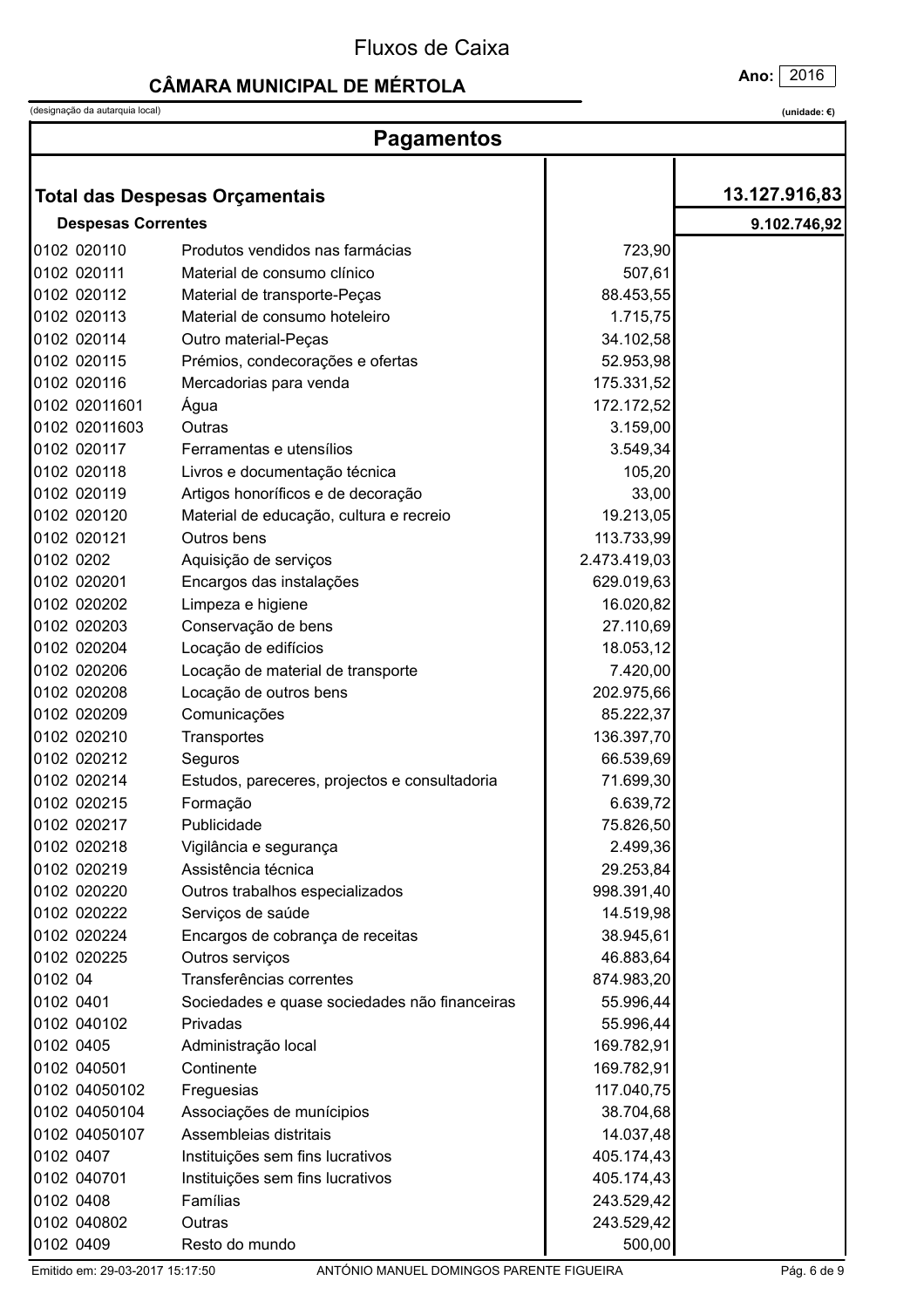## **CÂMARA MUNICIPAL DE MÉRTOLA**

(designação da autarquia local)

Ano: 2016

| <b>Pagamentos</b>         |                                                            |                        |               |  |
|---------------------------|------------------------------------------------------------|------------------------|---------------|--|
|                           |                                                            |                        | 13.127.916,83 |  |
|                           | <b>Total das Despesas Orçamentais</b>                      |                        |               |  |
| <b>Despesas Correntes</b> |                                                            |                        | 9.102.746,92  |  |
| 0102 040901               | União Europeia-Instituições                                | 500,00                 |               |  |
| 0102 05                   | Subsídios                                                  | 110.062,40             |               |  |
| 0102 0501<br>0102 050101  | Sociedades e quase-sociedades não financeiras<br>Públicas  | 110.062,40             |               |  |
| 0102 05010101             |                                                            | 25.722,00              |               |  |
| 0102 050103               | Empresas públicas municipais e intermunicipais<br>Privadas | 25.722,00              |               |  |
| 0102 06                   |                                                            | 84.340,40<br>44.953,47 |               |  |
| 0102 0602                 | Outras despesas correntes<br><b>Diversas</b>               | 44.953,47              |               |  |
| 0102 060201               |                                                            | 31.849,51              |               |  |
| 0102 060203               | Impostos e taxas<br>Outras                                 | 13.103,96              |               |  |
| 0102 06020301             | Outras restituições                                        | 873,24                 |               |  |
| 0102 06020304             | Serviços bancários                                         | 607,18                 |               |  |
| 0102 06020305             | Outras                                                     | 11.623,54              |               |  |
|                           |                                                            |                        |               |  |
| <b>Despesas Capital</b>   |                                                            |                        | 3.215.577,14  |  |
| 0102 07                   | Aquisição de bens de capital                               | 2.853.069,73           |               |  |
| 0102 0701                 | Investimentos                                              | 1.772.033,09           |               |  |
| 0102 070101               | <b>Terrenos</b>                                            | 26.032,50              |               |  |
| 0102 070102               | Habitações                                                 | 707.364,55             |               |  |
| 0102 07010201             | Construção                                                 | 668.194,53             |               |  |
| 0102 07010203             | Reparação e beneficiação                                   | 39.170,02              |               |  |
| 0102 070103               | Edifícios                                                  | 177.305,89             |               |  |
| 0102 07010301             | Instalações de serviços                                    | 28.561,71              |               |  |
| 0102 07010302             | Instalações desportivas e recreativas                      | 11.630,97              |               |  |
| 0102 07010305             | Escolas                                                    | 4.305,00               |               |  |
| 0102 07010306             | Lares de terceira idade                                    | 67.773,00              |               |  |
| 0102 07010307             | Outros                                                     | 65.035,21              |               |  |
| 0102 070104               | Construções diversas                                       | 156.868,10             |               |  |
| 0102 07010406             | Instalações desportivas e recreativas                      | 4.121,85               |               |  |
| 0102 07010408             | Viação rural                                               | 21.344,67              |               |  |
| 0102 07010413             | Outros                                                     | 131.401,58             |               |  |
| 0102 070106               | Material de transporte                                     | 234.512,90             |               |  |
| 0102 07010601             | Recolha de resíduos                                        | 27.093,58              |               |  |
| 0102 07010602             | Outro                                                      | 207.419,32             |               |  |
| 0102 070107               | Equipamento de informática                                 | 31.013,61              |               |  |
| 0102 070108               | Software informático                                       | 97.298,30              |               |  |
| 0102 070109               | Equipamento administrativo                                 | 6.541,17               |               |  |
| 0102 070110               | Equipamento básico                                         | 335.096,07             |               |  |
| 0102 07011001             | Equipamento de recolha de resíduos                         | 9.932,87               |               |  |
| 0102 07011002             | Outro                                                      | 325.163,20             |               |  |
| 0102 0703                 | Bens de domínio público                                    | 1.081.036,64           |               |  |
| 0102 070303               | Outras construções e infraestruturas                       | 1.076.515,54           |               |  |
| 0102 07030301             | Viadutos, arruamentos e obras complementares               | 394.794,34             |               |  |
| 0102 07030302             | Sistemas de drenagem de águas residuais                    | 177.484,01             |               |  |
| 0102 07030303             | Estações de tratamento de águas residuais                  | 1.740,45               |               |  |
| 0102 07030305             | Parques e jardins                                          | 10.094,53              |               |  |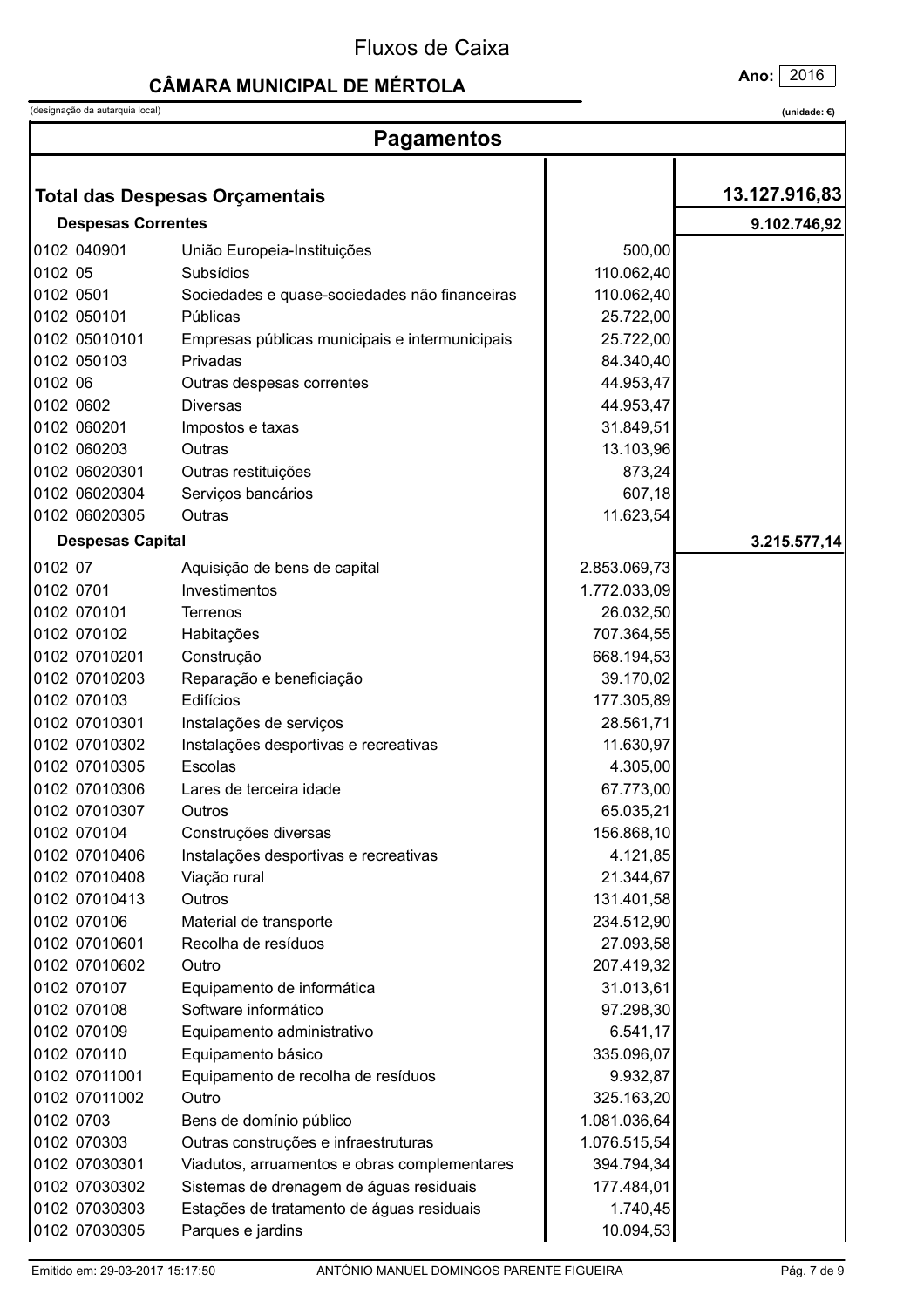#### **CÂMARA MUNICIPAL DE MÉRTOLA**

(designação da autarquia local)

| (unidade: $\epsilon$ ) |
|------------------------|
|------------------------|

| <b>Pagamentos</b>         |                                                    |              |               |  |
|---------------------------|----------------------------------------------------|--------------|---------------|--|
|                           |                                                    |              |               |  |
|                           | <b>Total das Despesas Orçamentais</b>              |              | 13.127.916,83 |  |
| <b>Despesas Capital</b>   |                                                    |              | 3.215.577,14  |  |
| 0102 07030307             | Captação e distribuição de água                    | 94.949,37    |               |  |
| 0102 07030308             | Viação rural                                       | 280.787,52   |               |  |
| 0102 07030309             | Sinalização e trânsito                             | 8.870,86     |               |  |
| 0102 07030310             | Infraestruturas p/ distribuição energia eléctrica  | 45.330,44    |               |  |
| 0102 07030312             | Cemitérios                                         | 56.483,95    |               |  |
| 0102 07030313             | Outros                                             | 5.980,07     |               |  |
| 0102 070306               | Outros bens de domínio público                     | 4.521,10     |               |  |
| 0102 08                   | Transferências de capital                          | 184.514,52   |               |  |
| 0102 0801                 | Sociedades e quase sociedades não financeiras      | 59.759,09    |               |  |
| 0102 080101               | Públicas                                           | 59.759,09    |               |  |
| 0102 08010102             | Outras                                             | 59.759,09    |               |  |
| 0102 0805                 | Administração local                                | 27.682,32    |               |  |
| 0102 080501               | Continente                                         | 27.682,32    |               |  |
| 0102 08050102             | Freguesias                                         | 27.682,32    |               |  |
| 0102 0807                 | Instituições sem fins lucrativos                   | 58.085,11    |               |  |
| 0102 080701               | Instituições sem fins lucrativos                   | 58.085,11    |               |  |
| 0102 0808                 | Famílias                                           | 38.988,00    |               |  |
| 0102 080802               | Outras                                             | 38.988,00    |               |  |
| 0102 09                   | Activos financeiros                                | 108.428,00   |               |  |
| 0102 0908                 | Unidades de participação                           | 108.428,00   |               |  |
| 0102 090802               | Socied.e quase socied.não financeiras-Públicas     | 108.428,00   |               |  |
| 0102 11                   | Outras despesas de capital                         | 69.564,89    |               |  |
| 0102 1102                 | <b>Diversas</b>                                    | 69.564,89    |               |  |
| 0102 110201               | Restituições                                       | 69.564,89    |               |  |
| <b>Despesas Correntes</b> |                                                    |              | 17.401,66     |  |
| 0103 03                   | Juros e outros encargos                            | 17.401,66    |               |  |
| 0103 0301                 | Juros da dívida pública                            | 17.401,66    |               |  |
| 0103 030103               | Socied.financ.-Bancos e outras instit. financeiras | 17.401,66    |               |  |
|                           |                                                    | 17.401,66    |               |  |
| 0103 03010302             | Empréstimos de médio e longo prazos                |              |               |  |
| <b>Despesas Capital</b>   |                                                    |              | 785.354,52    |  |
| 0103 10                   | Passivos financeiros                               | 785.354,52   |               |  |
| 0103 1006                 | Empréstimos a médio e longo prazos                 | 785.354,52   |               |  |
| 0103 100603               | Socied financ.-Bancos e outras instit. financeiras | 785.354,52   |               |  |
| Operações de Tesouraria   |                                                    |              | 906.204,41    |  |
|                           |                                                    |              |               |  |
|                           | Saldo para a Gerência Seguinte                     |              | 5.355.040,34  |  |
|                           | Execução Orçamental                                | 5.276.215,26 |               |  |